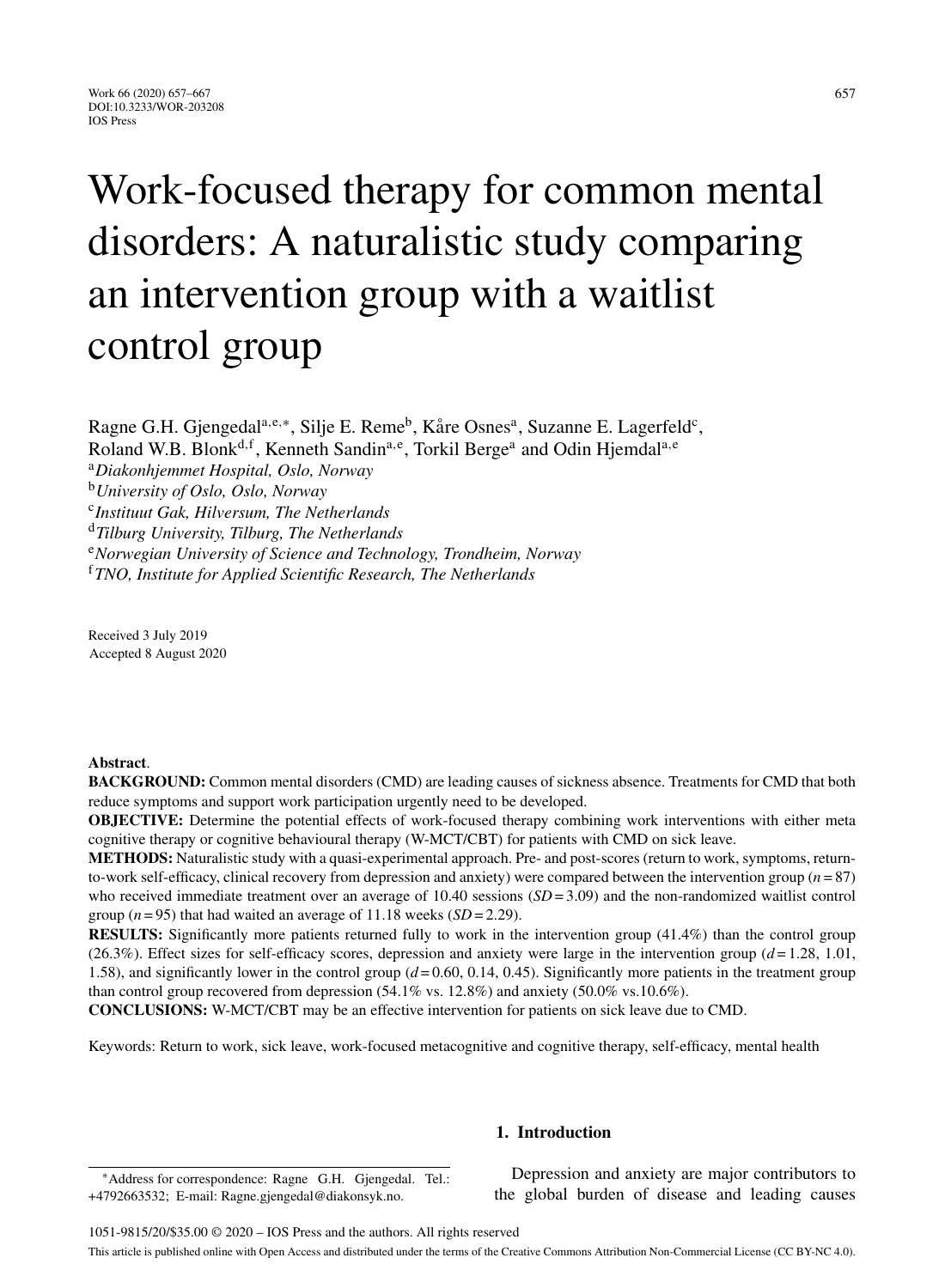of sickness absence and long-term work incapacity across the member countries of the Organisation for Economic Co-operation and Development (OECD) [1, 2]. These common mental disorders (CMD) affect one-sixth of the working population at any given time, and two-thirds of new disability pensions in the OECD are due to poor mental health [3]. CMD are associated with enormous economic and social costs for employees, employers and society [4–6]. Norway has the highest incidence of sick leave and disability benefit caseload of all OECD countries [7]. CMD are one of the leading causes of disability pension awards and the second most common cause of sickness absence overall in Norway [4, 5].

Maintaining employment is important for ensuring a high quality of life for most people, and work provides both mental and physical health benefits [8, 9]. Individuals with anxiety or depression are twice as likely to be unemployed and have much higher risks of living in poverty and social marginalization, which in turn are associated with risk of future health problems [3, 10]. The chances of an employee ever returning to work decrease the longer a patient is absent from work due to sick leave [11–13]. Therefore, it is vitally important that patients on sick leave due to CMD can access interventions that both reduce their symptoms and increase the probability of returning to work.

Standard cognitive behavioural therapy (CBT) is considered best practice in the treatment of CMD [14, 15]. Metacogntive therapy (MCT) is a relatively new approach that has demonstrated very good outcomes in treating the symptoms of anxiety and depression; a recent review indicated MCT provided a superior effect compared to CBT [16].

Although both CBT and MCT are effective for treating the symptoms of CMD, the evidence suggests that symptom-reduction alone may not be sufficient to ensure return to work [17, 18]. The limited effects of psychotherapeutic interventions on the probability of an individual returning to work may be the result of their primary focus on symptom reduction, with little attention given to work-related problems [19–21]. The multifactorial nature of return to work may explain why symptom reduction alone does not automatically lead to a return to work. A broad variety of incentives and risk factors must be addressed, to ensure a successful return to work process. Thus, a variety of psychological interventions have been specifically developed to target workplace processes and simultaneously alleviate symptoms and reduce the duration of sick leave [22, 23].

Meta-analyses have indicated that work-focused psychological treatment may reduce both the duration of sick leave and symptoms, though effect sizes were small [23, 24]. One potential explanation for these inconclusive findings may be a lack of integration between the disorder-specific treatment protocols and the return to work interventions [25].

Recent research on integrated therapy in the Netherlands and Germany found that work-focused cognitive behavioural therapy (W-CBT) reduced sickness absence for patients with CMD more effectively than standard CBT alone [26, 27], even though W-CBT and CBT led to the same level of symptom reduction. W-CBT incorporates disorder-specific and work-focused interventions to facilitate workrelated exposure, strengthening coping skills with work tasks and promoting an early graded return to work. Specifically focusing on the return to work process in combination with therapy can enhance both functional and symptom recovery and increase selfefficacy in return to work [26, 28].

Self-efficacy has become an important concept in recent return-to-work research. A number of studies have indicated that self-efficacy is a strong and modifiable prognostic factor during work reintegration [29–31]. Self-efficacy refers to individual's confidence in their ability to perform certain behaviours effectively [32]. According to Bandura (2006), the concept of self-efficacy is best understood as mastery expectancies related to specific domains of a person's life, which can be modified by experiences, verbal persuasions and social support [33]. To capture a person's self-efficacy during the return to work process the Return to Work Self-Efficacy scale (RTW-SE) has been specifically developed [34].

The RTW-SE score quantifies a person's confidence in his or her ability to return to work and perform work tasks despite suffering from CMD [31, 34]. Recent research has indicated that both the baseline RTW-SE score and increases therein are robust predictors of return to work [31, 35–37]. These findings indicates the importance of targeting self-efficacy in return-to-work interventions and monitoring RTW-SE scores during therapy.

In this naturalistic treatment study we examined the changes in return to work, RTW-SE scores, and symptoms of depression and anxiety during W-MCT/CBT in an ecologically valid treatment setting. Improvements in patients with CMD are not always attributable to the treatment, as natural spontaneous recovery is common [38, 39]. However, previous intervention studies on recovery after sick leave,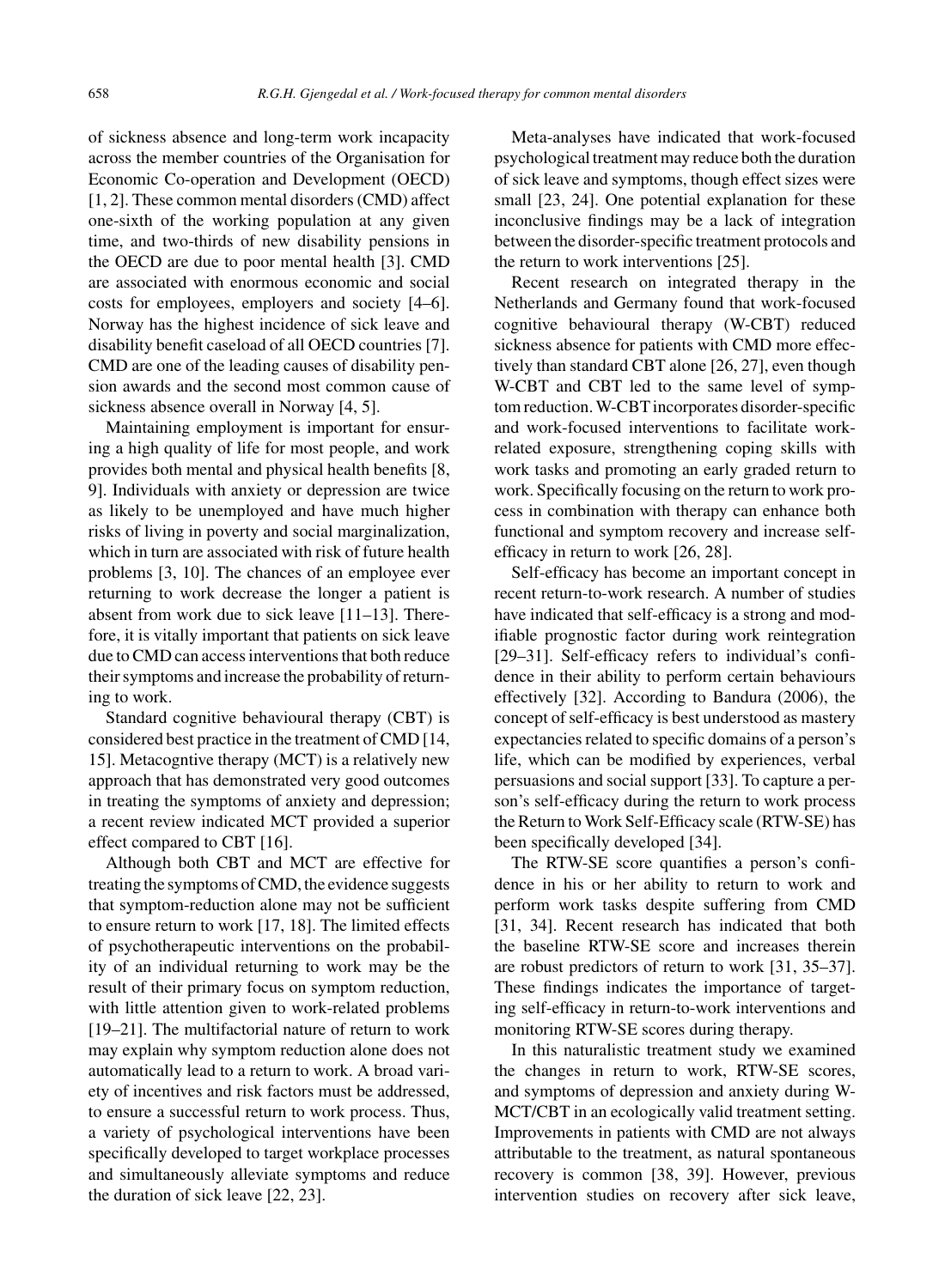provide limited insight as the control groups often received "care as usual". Therefore, in this study, we explored the differences between the treatment intervention and natural improvement by applying a quasi-experimental approach, which included comparing a non-randomized waitlist control group with a treatment intervention group that began treatment immediately after referral. To our knowledge this is the first naturalistic study to investigate W-MCT/CBT for patients with CMD using a waitlist control group.

The primary objective of this study was to determine the potential effectiveness of W-MCT/CBT on return to work in the intervention group, in comparison with a waitlist control group. The secondary objectives were to compare the changes in RTW-SE scores, depression and anxiety levels, and the proportion of patients who recovered from depression and anxiety between the intervention and control groups.

# **2. Study design**

## *2.1. Participants and study context*

Data were obtained for patients treated at an outpatient clinic at Diakonhjemmet Hospital in Norway, over a 3-year period (2013–2016). Patients were referred to the clinic by their general practitioners (GPs). Elligble patients had to be on graded or full sick leave and have a score of 14 or more on the Beck Depression Inventory second edition (BDI-II) [40]. A score of 14 was selected to ensure that all patients had clinically significant depressive symptoms. This cut off is used when assessing clinically significant changes in clinical treatment trials [41], which enables the comparison of this study with the results of other clinical treatment trials.

The clinical psychologists and psychiatrists responsible for treatment diagnosed the participants in accordance with the national guidelines for assessments in secondary care and the International Classification of Diseases-10 (WHO, 1992). All participants' had a primary diagnosis of mildto-moderate depressive disorders, anxiety disorders or adjustment disorders. Diagnoses of comorbidity were not registered in the current study. The exclusion criteria followed the intake procedures of the clinic; patients with severe mental disorders (e.g. bipolar disorder, cluster A or B personality disorder, or psychosis), high suicide risk or substance abuse were excluded. As this study explored effects of treatments on return to work among patients on sick leave, we also excluded patients who were unemployed, studying, on parental leave, receiving disability or unemployment benefits, or working without sick leave benefits at intake.

Each patient's GP certified their sick leave during the intervention. Employees on sick leave in Norway receive 100% coverage of lost income from day1 for up to 52 weeks. The employers cover the first 16 days of sick leave, and the Norwegian Welfare and Labour Administration (NAV) covers the remainder of the 52-week period. After 52 weeks, patients may be eligible for long-term benefits that correspond to approximately 66% of their previous salary. The employee, the employer, GP, and representatives from the NAV participate in dialogue meetings during sick leave periods as a regulatory requirement. The purpose of the dialogue meetings is to make a followup plan and discuss work-related activities with the aim of helping the employee return to work. Recently, the Norwegian authorities have strongly encouraged the use of graded sick leave, though GPs and employers have no legal obligations to promote a gradual return to work.

# *2.2. Procedures*

We applied a quasi-experimental approach, in which a group of patients that started treatment immediate after referral was compared with patients on a waitlist (Fig. 1). Quasi-experimental approaches are recommended in health-service research when strict randomization is not feasible for practical or ethical reasons [42]. The clinic operates a waitlist; the duration of waiting varied due to different factors, such as seasonal fluctuations in referrals from GPs and capacity restrictions at the clinic. This naturalistic variation made it possible to compare a non-randomized waitlist control group with the patients in the intervention group who received treatment immediately.

The groups were selected from the study sample according to predefined criteria related to waiting time, number of treatment sessions and questionnaire completion.Patients in the intervention group did not experience a delay between the intake assessment session and the first treatment session, while patients in the control group waited for more than 60 days for treatment after their intake assessment session. A cut-off of 60 days was selected because this was a frequent waiting time. Furthermore, approximately 10 sessions of therapy can be delivered within 60 days. Clinical guidelines for anxiety and depressive disorders often indicate that treatment benefits typically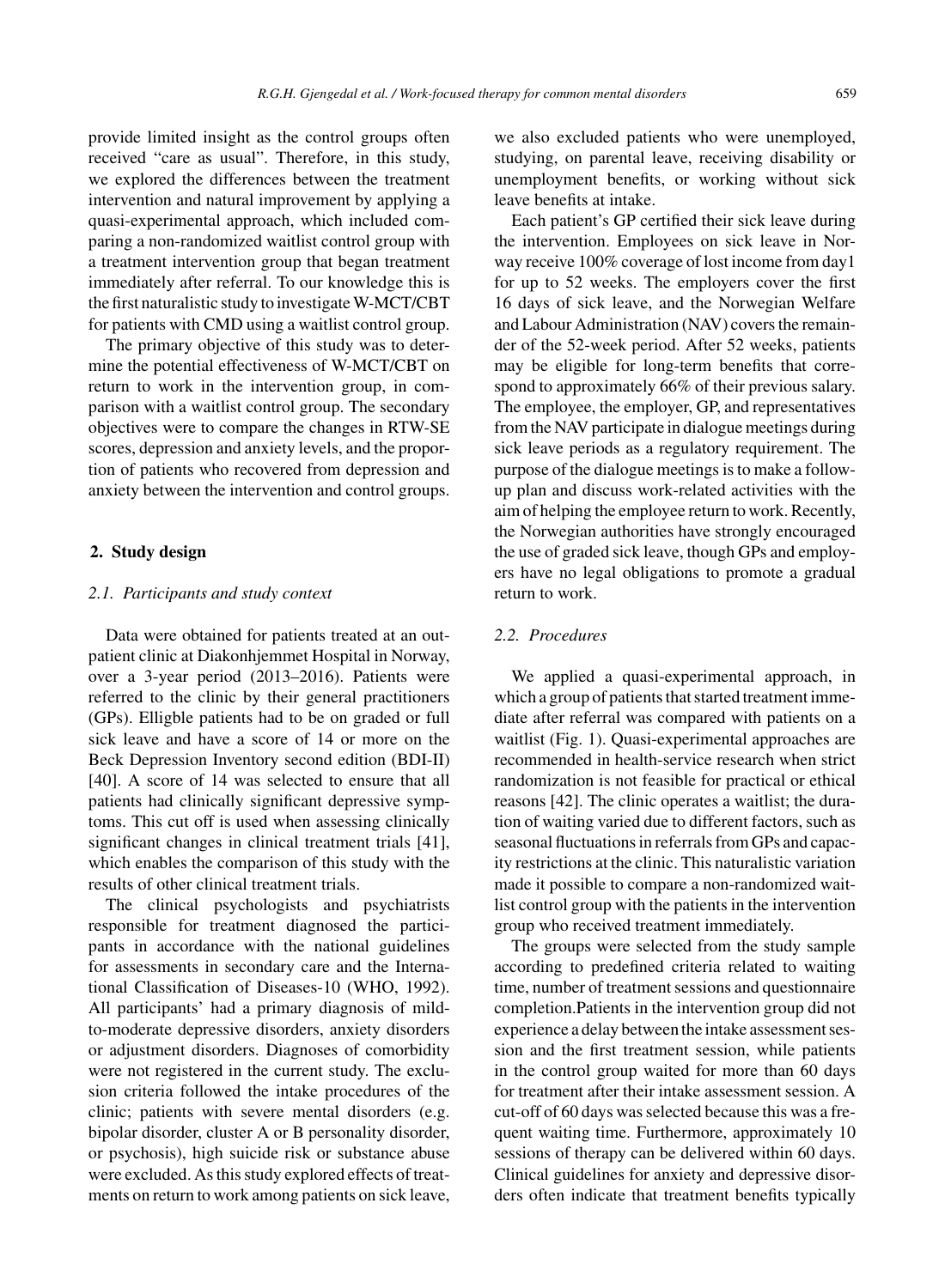

Note:  $BDI-II = Beck$  Depression Inventory-second edition

Fig. 1. Flow diagram of the study samples.

appears after 10–15 sessions, while the treatment effects for highly specific anxiety disorders such as panic and phobias reportedly often occur after around only five sessions [43]. Research on interventions aimed at enhancing return to work also indicates that at least five sessions are needed [18]. Thus, only patients who attended a minimum of five sessions were eligible for inclusion in the intervention group. As shown in Fig. 1, of the 410 patients who were potentially eligible for the study sample, 95 were included in the control group and 87 were included in the intervention group. Assuming response rates for full return to work of 0.2 in the control group and 0.4 in the treatment group, a power analysis showed that 90 patients in each group gave an 80% chance of detecting a significant difference at a two-sided significance level of 0.05 [44].

The patients in the intervention group attended a mean of  $10.40$  sessions  $(SD = 3.09$ , duration  $M = 17.74$  weeks (*SD* = 6.67). The patients in the control group waited for an average of  $M = 11.18$  weeks

 $(SD = 2.2)$ . The clinic conducts a routine outcome monitoring system, in which the same set of questionnaires was administered to the participants at pre-and post-waiting in the control group and pre- and posttreatment in the intervention group.

# *2.3. Intervention*

The treatment applied in this study integrating therapeutic interventions to enhance coping at work with evidence-based psychotherapy [26]. Two types of therapy were used: MCT or CBT. These treatments both deal with maladaptive cognitions [45], are timelimited with a typical treatment duration of 8–10 sessions, and require active cooperation between the therapist and patients during problem-formulation and the disorder-specific interventions. CBT refers to a class of interventions that focuses on challenging the validity and function of maladaptive negative automatic thoughts, reducing emotional distress, and modifying problematic behaviours [15]. MCT is a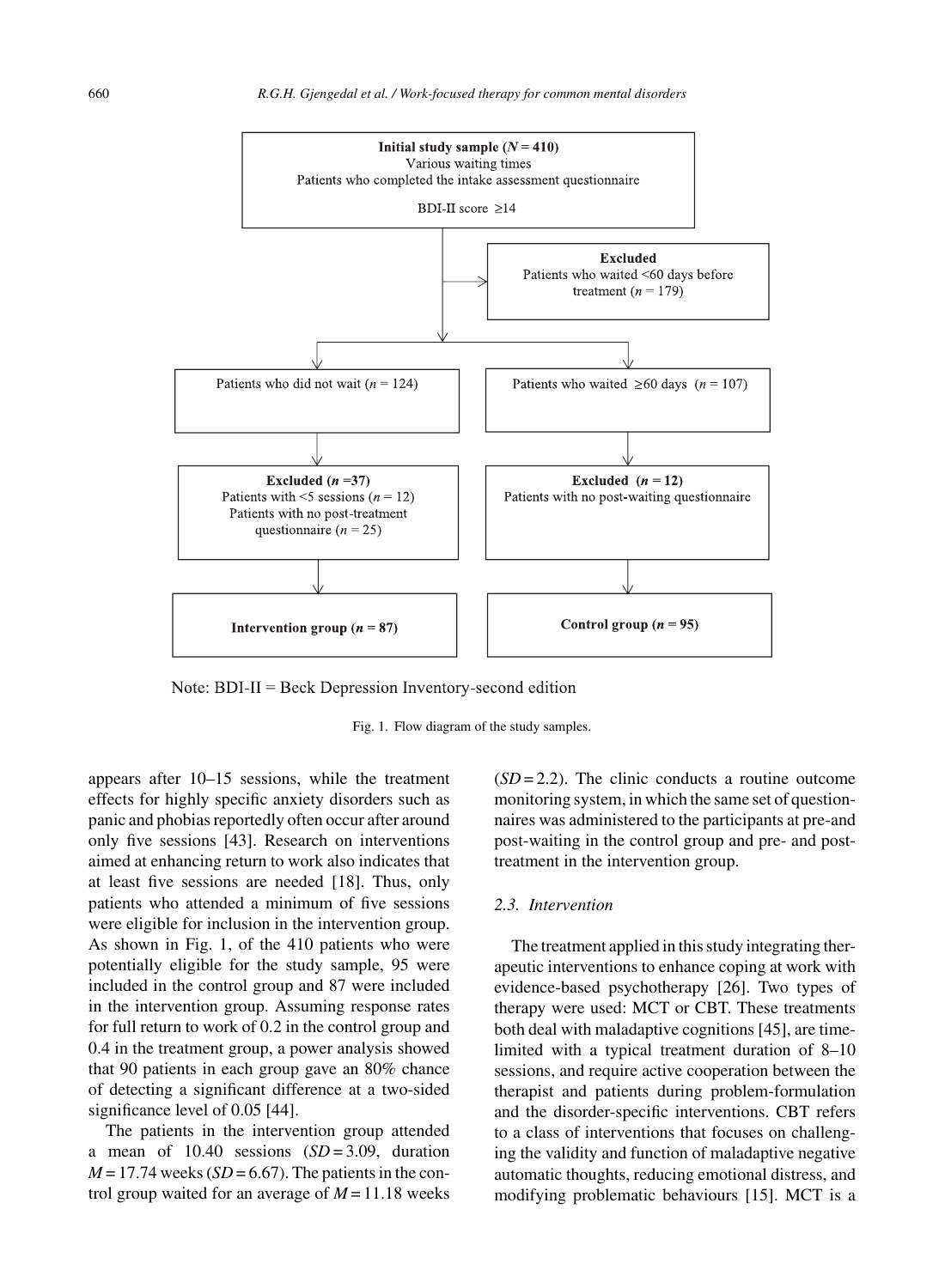relatively new therapy aimed at challenging meta cognitions and psychological processes such as rumination, worry and threat monitoring. Metacognitions are beliefs about thoughts, such as whether it is beneficial to ruminate and worry, and whether thought processes are uncontrollable or dangerous. Examples of metacognitions are "Analysing the cause of my depression and failures at work will help me find answers", and "I can't control my thinking and stop worrying". MCT targets erroneous metacognitions using behaviour techniques, verbal reattribution and treatment-specific techniques such as attention training, detached mindfulness and postponement of rumination [45]. Whether the patients in this study received MCT or CBT, they were encouraged to address work-related issues and to use the workplace as an arena for testing and developing coping skills during therapy. It was important for the intervention to facilitate a gradual return to work within the context of therapy. The therapists performed workplace analyses during the therapy sessions, and outlined a return-to-work plan with each patient, which was also communicated to the patient's GP. A typical workplace analysis contained specific questions about working conditions; work and life balance; the nature of the work tasks and possible adjustments; relations to colleagues and managers; the patient's motivation for work and their understanding of how work affected their mental symptoms.

The patients' ambivalence concerning sick leave and return to work was articulated and examined in a collaborative way, and the therapists provided psychoeducation about work and mental health. Graded activity and adjustments at work were planned to enhance self-efficacy and help patients cope with setbacks during the reintegration process. A plan for communication at work was made, since stigma associated with mental illness frequently represents a barrier to receiving support from employers and colleagues when returning to work [3, 46].

The therapists in the study were regularly supervised. However adherence to treatment protocols was not monitored or assessed as this study was carried out in a naturalistic outpatient treatment setting. The therapists had autonomy to choose between the interventions (MCT or CBT) based on the clinical profiles of individual patients and the therapist did not follow a work-focused session-to-session manual; instead they tailored the work-related interventions according to the needs of individual patients.

The participating therapists comprised 20 clinical psychologists, three psychiatrists and two psychiatric

nurses. The therapists developed individual treatment plans based on the principal diagnosis of each patient according to evidence-based, disorder-specific manuals as defined in the Norwegian national guidelines and The UK National Institute for Health and Clinical Excellence [47, 48]. The patients in the control group only received the treatment provided by their GP. Medication was prescribed by the patient's GP in accordance with national clinical guidelines for all patients in the study.

# *2.4. Measures*

### *2.4.1. Primary outcome*

The primary outcome of the study was full return to work. Patients reported their work status on the questionnaires using the alternatives of full sick-leave, partial sick-leave and fully working, other benefits, or unemployed.

#### *2.4.2. Secondary outcomes*

The RTW-SE [34] is an 11-item scale that measures expectations about fulfilling the work role and handling work tasks when the respondents return to work. The 11 items are scored from 1 to 6, with higher scores indicating higher levels of self-efficacy. The internal consistency of this scale in the present study was high, with a Cronbach's alpha coefficient of 0.90.

The BDI-II [40], a commonly used self-report measure for estimating the severity of depression, consists of 21 items that are rated on a four-point Likert scale ranging from 0 to 3. The Cronbach's alpha coefficient of the BDI-II in the present study was 0.89.

The Beck Anxiety Inventory (BAI) [49] is a 21-item self-report inventory for assessing anxiety symptoms. Each item is rated on a four-point Likertscale ranging from 0 to 3. The Cronbach's alpha coefficient of the BAI was 0.90.

The highest coefficient for the correlation between RTW-SE, BDI-II and BAI scores was  $r = 0.42$ .

#### *2.5. Statistical analysis*

SPSS version 24.0 (IBM) was used to analyse the data. Baseline values for the control and intervention groups were compared using the independent *t*-test for continuous variables and Fisher's exact test for categorical variables. Effect sizes were calculated using Cohen's *d* and pooled SD values [50]. The paired-sample *t*-test was used to compare pre- and post-scores within the intervention group and within the control group. Mixed model ANOVA was adopted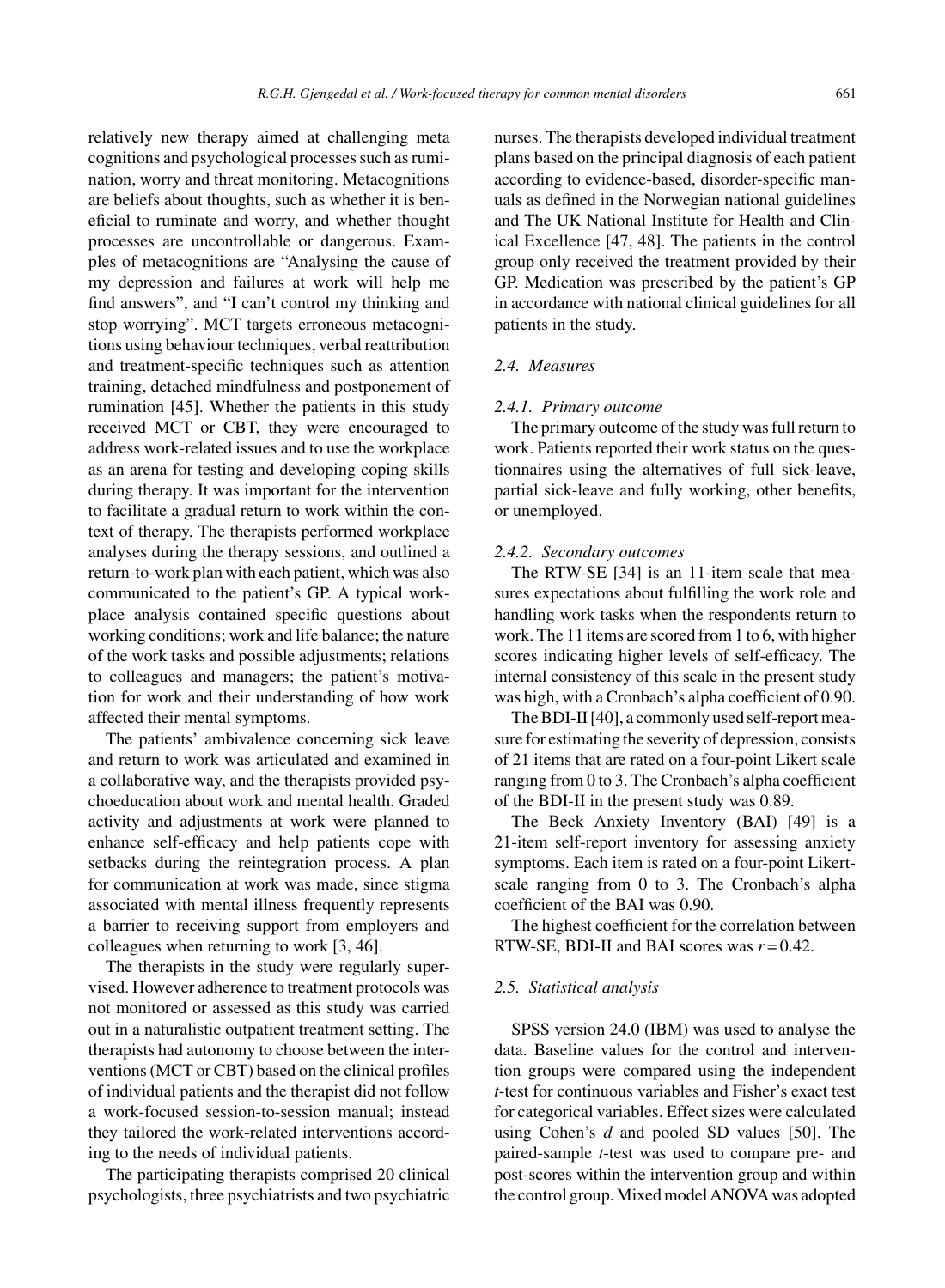to compare treatment response between the intervention and control group.

Fisher's exact test was used to investigate return to work using categorical variables. The recovery rates for depression and anxiety were evaluated by the Reliable Change Index (RCI), using the procedures of Jacobson and Truax (1991) and based on the norms described by Seggar et al. (2002) and Gillis et al. (1995) [51–53]. The RCI is an appropriate tool for assessing whether the changes in symptom scores between pre- and post-assessment are statistically reliable [51]. To demarcate the clinical range, a cut-off score of 14 was used for the BDI-II and 15 for the BAI. The change in symptoms were classified as deteriorated if BDI-II and BAI score increased by at least 9 points between pre- and post- treatment; unchanged if the score increased or decreased by less than 9; improved if the score decreased by 9 points, and recovered if the score decreased by at least 9 points and the post-treatment score was 14 or less for the BDI-II and 15 or less for the BAI. Missing data on individual items were replaced by weighted means [35].

## *2.6. Ethical approval*

This study qualified as health-service research and was therefore approved in advance by the Norwegian Data Protection Authority. Patients signed an informed-consent form and could withdraw their consent without providing any explanation. The study was conducted according to the principles of the Helsinki Declaration.

## **3. Results**

## *3.1. Participant characteristics*

Table 1 presents an overview of the characteristics of the patients at intake. Mean patient age was 38.7 years and there were more females (74.9%) than males. The primary diagnoses were current or recurrent depressive disorders (53.2%, *n* = 218), anxiety disorders (17.1%, *n* = 70), mixed anxiety and depression  $(12.1\%, n=50)$ , and adjustment disorders  $(12\%, n=49)$ ; the remaining 5.6%  $(n=23)$  of patients had other primary diagnoses, such as hypochondria, eating disorders or sleeping disorders. All included patients had BDI-II scores above the clinical cutoff for depression on the assessment questionnaire  $(>14)$ . The control group and intervention group were compared using the independent t-test for continuous variables and Fisher's exact test for categorical variables. No statistically significant differences in socio demographic characteristics, BDI-II, BAI or RTW-SE scores, or the numbers of patients on full and partial sick leave were observed between the intervention and control groups at intake (Table 1).

#### *3.2. Primary outcome*

Fisher's exact test revealed that the proportion of patients achieving full return to work at the end of treatment was significantly higher in the intervention group  $(41.4\%, n=36)$  than the control group  $(26.3\%,$ *n* = 25; *p* = 0.041; Table 2).

| Patient characteristics and sociodemographics features at baseline |                           |      |      |           |                  |                           |      |           |                                |      |      |      |
|--------------------------------------------------------------------|---------------------------|------|------|-----------|------------------|---------------------------|------|-----------|--------------------------------|------|------|------|
|                                                                    | Study sample<br>$(N=410)$ |      |      |           |                  | Control group<br>$(n=95)$ |      |           | Intervention group<br>$(n=87)$ |      |      |      |
|                                                                    | $\boldsymbol{n}$          | $\%$ | Mean | <b>SD</b> | $\boldsymbol{n}$ | $\%$                      | Mean | <b>SD</b> | $\boldsymbol{n}$               | $\%$ | Mean | SD   |
| Age, years                                                         |                           |      | 38.7 | 10.1      |                  |                           | 37.4 | 9.4       |                                |      | 38.7 | 10.7 |
| Gender                                                             |                           |      |      |           |                  |                           |      |           |                                |      |      |      |
| Male                                                               | 103                       | 25.1 |      |           | 22               | 23.2                      |      |           | 27                             | 31.0 |      |      |
| Marital status                                                     |                           |      |      |           |                  |                           |      |           |                                |      |      |      |
| Living with partner                                                | 241                       | 58.8 |      |           | 59               | 62.1                      |      |           | 51                             | 58.6 |      |      |
| Education                                                          |                           |      |      |           |                  |                           |      |           |                                |      |      |      |
| Primary 1-9 years                                                  | 18                        | 4.4  |      |           | 5                | 5.3                       |      |           | 3                              | 3.4  |      |      |
| Senior high 10–12 years                                            | 94                        | 22.9 |      |           | 20               | 21.1                      |      |           | 17                             | 19.5 |      |      |
| University $\geq$ 13 years                                         | 286                       | 69.8 |      |           | 68               | 70.8                      |      |           | 65                             | 74.7 |      |      |
| Work status                                                        |                           |      |      |           |                  |                           |      |           |                                |      |      |      |
| Partial sick leave                                                 | 203                       | 49.5 |      |           | 43               | 45.3                      |      |           | 44                             | 50.6 |      |      |
| Full sick leave                                                    | 207                       | 50.5 |      |           | 52               | 54.7                      |      |           | 43                             | 49.4 |      |      |
| <b>RTW-SE</b>                                                      |                           |      | 2.96 | 0.98      |                  |                           | 2.91 | 0.95      |                                |      | 2.85 | 0.94 |
| BDI-II                                                             |                           |      | 27.7 | 8.3       |                  |                           | 27.0 | 8.9       |                                |      | 27.7 | 7.4  |
| BAI                                                                |                           |      | 19.0 | 11        |                  |                           | 17.3 | 10.6      |                                |      | 19.5 | 10.1 |

Note. RTW-SE Return-to-Work Self-Efficacy scale, BDI–II Beck Depression Inventory—second edition, BAI Beck Anxiety Inventory, SD standard deviation.

| Table 1                                                            |
|--------------------------------------------------------------------|
| Patient characteristics and sociodemographics features at baseline |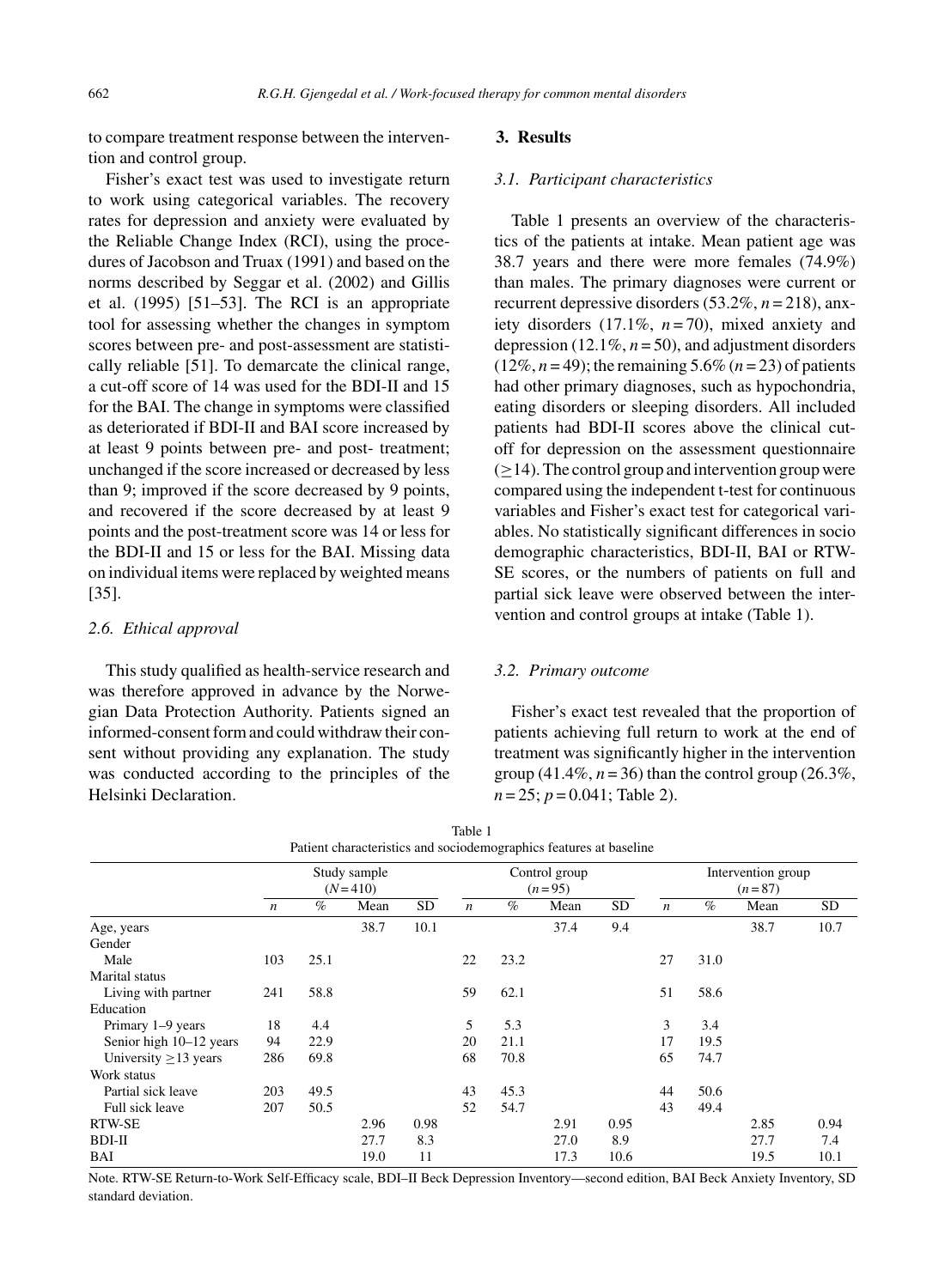| Comparison of the numbers of patients fully working post-treatment in the men vention and control groups using Fisher's exact test |    |                             |                        |      |          |  |  |  |  |  |
|------------------------------------------------------------------------------------------------------------------------------------|----|-----------------------------|------------------------|------|----------|--|--|--|--|--|
|                                                                                                                                    |    | Intervention group $(n=87)$ | Control group $(n=95)$ |      |          |  |  |  |  |  |
|                                                                                                                                    | n  | %                           |                        | $\%$ | Sig.     |  |  |  |  |  |
| Fully working                                                                                                                      | 36 | 41.4                        | 25                     | 26.3 | $0.041*$ |  |  |  |  |  |
| Partial sick leave                                                                                                                 | 34 | 39.1                        | 44                     | 46.3 |          |  |  |  |  |  |
| Full sick leave                                                                                                                    |    | 12.6                        | 19                     | 20.0 |          |  |  |  |  |  |
| Unknown work status                                                                                                                |    | 6.9                         |                        |      |          |  |  |  |  |  |

Table 2 Comparison of the numbers of patients fully working post-treatment in the intervention and control groups using Fisher's exact test

Note.\* *p* < 0.05.

#### Table 3

Descriptive results for the BDI-II, BAI and RTW-SE. Paired-sample *t*-tests for comparisons of the pre- and post-scores within the intervention and control groups are shown, along with Cohen's d effect size. Mixed-model ANOVA, group×time interactions, was used to compare the differences in the pre- and post-scores of the invervention and control group

|                     |     | Pre-treatment |           | Post-treatment |           | Within groups |      | Interaction effects<br>$Group\times time$ |                |
|---------------------|-----|---------------|-----------|----------------|-----------|---------------|------|-------------------------------------------|----------------|
|                     | n   | Mean          | <b>SD</b> | Mean           | <b>SD</b> |               | d    | F                                         | $\eta_{\rm p}$ |
| RTW-SE score        |     |               |           |                |           |               |      |                                           |                |
| Intervention group  | 82  | 2.86          | 0.95      | 4.13           | 1.03      | $9.16***$     | 1.28 | $8.91**$                                  | 0.069          |
| Control group       | 41† | 3.04          | 0.99      | 3.65           | 1.01      | $4.06***$     | 0.60 |                                           |                |
| <b>BDI-II</b> score |     |               |           |                |           |               |      |                                           |                |
| Intervention group  | 85  | 27.71         | 7.37      | 13.67          | 10.15     | $12.76***$    | 1.58 | $47.16***$                                | 0.21           |
| Control group       | 94  | 26.99         | 8.96      | 22.65          | 10.26     | $4.83***$     | 0.45 |                                           |                |
| <b>BAI</b> score    |     |               |           |                |           |               |      |                                           |                |
| Intervention group  | 85  | 19.56         | 10.03     | 10.09          | 8.60      | $9.30***$     | 1.01 | 38.49***                                  | 0.18           |
| Control group       | 91  | 17.46         | 10.69     | 16.02          | 9.86      | 1.77          | 0.14 |                                           |                |

Note. RTW-SE = Return-to-Work Self-Efficacy scale, BDI–II = Beck Depression Inventory-second edition, BAI = Beck Anxiety Inventory, <sup>†</sup>Differences in n due to error in administrative routines. \* $p < 0.05$ , \*\* $p < 0.01$ , \*\*\* $p < 0.001$ .

Table 4 Clinical recovery rates for depression and anxiety based on Beck Depression Inventory and Beck Anxiety Inventory

|                                  | The Reliable Change Index |              |           |          |           |  |  |  |  |  |
|----------------------------------|---------------------------|--------------|-----------|----------|-----------|--|--|--|--|--|
|                                  |                           | Deteriorated | Unchanged | Improved | Recovered |  |  |  |  |  |
| <b>BDI-II</b> Intervention group | 85                        | 2.4%         | 23.5%     | 20.0%    | 54.1%     |  |  |  |  |  |
| <b>BDI-II Control group</b>      | 94                        | 6.4%         | 69.1%     | 11.7%    | 12.8%     |  |  |  |  |  |
| <b>BAI</b> Intervention group    | 54                        | 1.9%         | 33.3%     | 14.8%    | 50.0%     |  |  |  |  |  |
| <b>BAI</b> Control group         |                           | $2.1\%$      | 80.9%     | 6.4%     | $10.6\%$  |  |  |  |  |  |

Note. Percentage of patients are presented for each category of change. BDI–II = Beck Depression Inventory-second edition, BAI = Beck Anxiety Inventory.

#### *3.3. Secondary outcomes*

The intervention group achieved significantly greater improvements in the RTW-SE, BDI-II and BAI scores than the control group (Table 3). The effect sizes for all measures in the intervention group were large, ranging from  $d = 1.01$  to 1.58. In the control group, the improvements in the RTW-SE  $(d=0.60)$  and BDI-II  $(d=0.45)$  scores between preand post-treatment were statistically significant; however, the improvement in the BAI score between preand post-treatment was not statistically significant  $(d=0.14)$ .

A mixed model ANOVA was used to compare the improvements in the RTW-SE, BDI-II and BAI scores in the intervention and control group (Table 3). The group  $\times$  time interaction terms were significant for the RTW-SE, BDI-II and BAI, and showed advantages for the intervention group over the control group for all three measures.

Table 4 presents the reliable clinical changes and indicates that 54.1% (45/85) of patients in the intervention group met the criteria for recovery from depression at post-treatment compared to only 12.8% (12/94) of the patients in the control group (Fisher's exact test,  $p < 0.01$ ). A total of 50.0% (27/54) of the patients in the intervention group recovered from anxiety compared to 10.6% (5/47) in the control group (Fisher's exact test,  $p < 0.01$ ).

#### **4. Discussion**

To our knowledge this is the first study of an immediate intervention group and a control waitlist group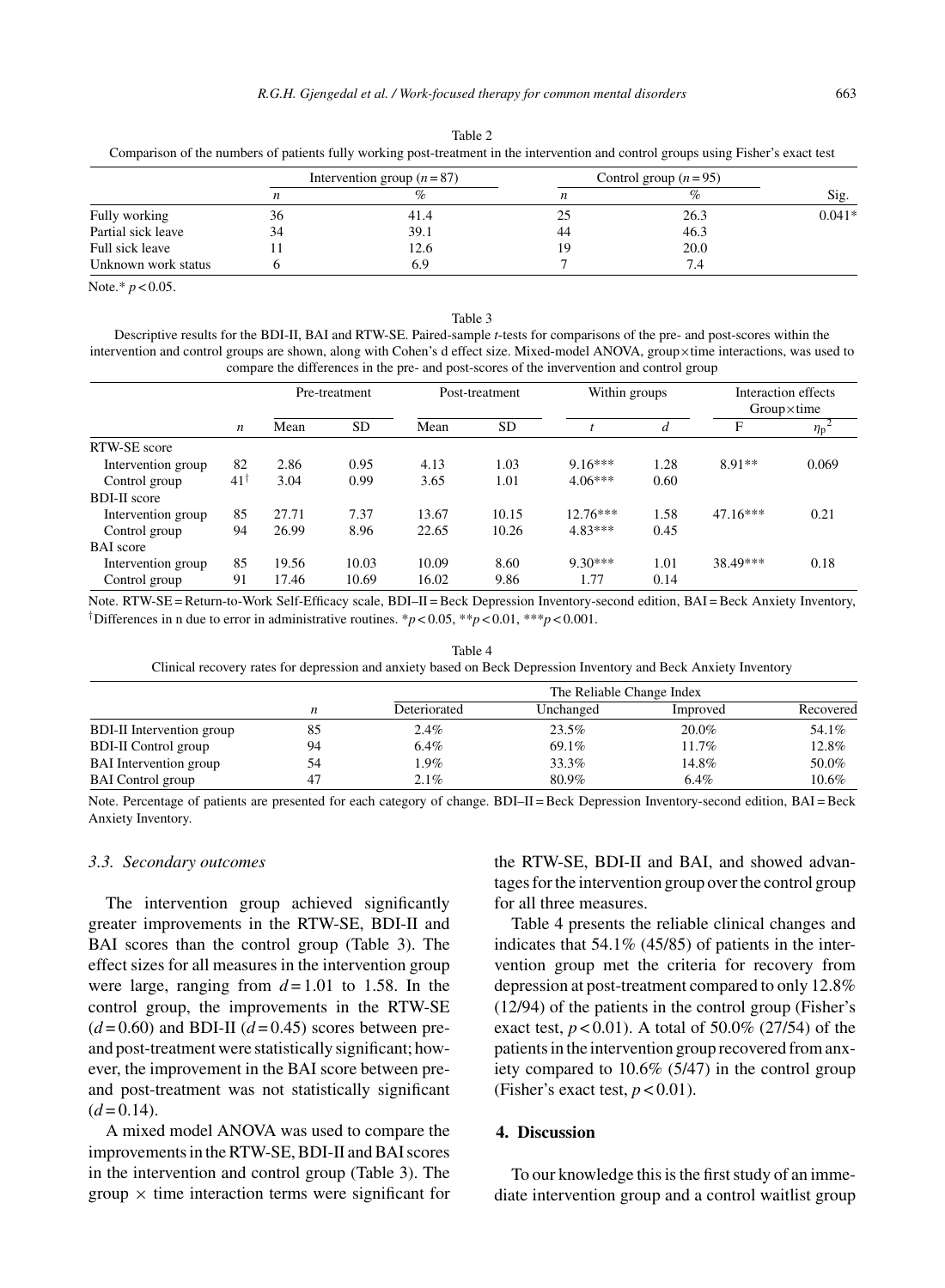to investigate the effectiveness of W-MCT/CBT on return to work, self-efficacy and symptom reduction for patients on sick leave due to CMD. The main finding was that significantly more patients in the intervention group returned fully to work after treatment compared to the patients who waited for treatment in the control group. Moreover, treatment led to significantly larger improvements in self-efficacy, treatment effect sizes and recovery rates compared to the patients that waited for treatment.

The results of this study are consistent with studies from the Netherlands and Germany showing that W-CBT effectively promotes return to work and also significantly reduces symptoms [23, 26, 27]. The efficacy of W-MCT/CBT in increasing return to work is likely to be related to the combination of highly efficacious therapies for CMD combined with a focus on work.

This treatment promotes graded exposure and mastery experiences in the workplace, which are especially relevant for patients on sick leave due to CMD. Therapeutic interventions that are closely tailored to the work situation of individual patients can address the safety behaviours, avoidance and negative thinking processes (e.g. rumination and worry) that reduce an individual's function in the workplace and negatively biases their self-assessments of the ability to work [54, 55]. W-MCT/CBT may lead to development of improved coping strategies that increase patients' confidence in their ability to perform both work tasks and handle symptoms when returning to work, resulting in higher RTW-SE scores [54].

Recent findings indicate that achieving certain threshold RTW-SE scores (within the range of 3.8 to 4.5) increases the probability of returning to work [28, 31]. The mean RTW-SE score for the intervention group in the present study increased from 2.86 to 4.13  $(d=1.28)$ , thus these patients moved from low to high RTW-SE scores based on the previously suggested threshold range [31]. In comparison, while the RTW-SE scores of the patients in the control group increased significantly from 3.04 to 3.65  $(d=67)$ , their post-waiting scores remained below the suggested range for high RTW-SE scores. These findings support the notion that W-MCT/CBT may enhance the probability of patients returning to work by increasing self-efficacy.

The clinical recovery rates for depression and anxiety were significantly higher in the intervention group (54.7% and 50.0%) than in the control group (12.8% and 10.6%).

Similarly, the effect sizes for depression and anxiety after treatment were significantly greater in the intervention group than in the control group after waiting. Depression scores also improved significantly in the control group  $(d=0.45)$ , but patients in the control group still reported symptom scores in the moderate depression range after waiting (mean BDI-II score  $= 22.65$ ). There was no significant decrease in anxiety symptoms in the control group  $(d=0.14)$ , consistent with previous findings of greater symptom fluctuations in depressive disorders than in anxiety disorders [56, 57].

The large effect sizes for symptom reduction observed in the intervention group (1.01 to 1.58) are in the range of or higher than the effect sizes (0.71 to 1.02) determined in meta-analysis of disorder specific CBT [58–61]. This is an important finding since a recent meta-analysis of psychological treatments for individuals on sick leave due to CMD reported small effect sizes in regards to symptom changes (Hedges  $g = 0.21$ ) [24]. The clinical recovery rates for depression and anxiety in the present study are also higher than the clinical recovery rate of 26% for depression and 21% for anxiety among a similar group of patients receiving psychotherapy in an observational study in the UK [62].

Collectively, the high functional and symptom recovery rates reported after treatment in the intervention group of the current study indicate that W-MCT/CBT represents a promising intervention for patients struggling with impairing anxiety and depression.

#### *4.1. Limitations and strengths*

The main limitation of this study is the lack of a randomized control group. Therefore there is a chance that the large reduction in symptoms and the significant differences between study groups could be due to the selection criteria applied as randomisation was not conducted. However, we selected a control group with similar sick leave status, self-efficacy, symptoms and demographic characteristics at intake.

Another limitation is that the patients' work status was assessed using a single self-reported item after treatment. The effect of treatment was investigated with full return to work as a primary outcome, and relative changes in graded or full sick leave could not be evaluated due to the limited number of observations in each outcome category. Due to the naturalistic design of this study, natural variance in the duration of treatment and duration of the waitlist periode is inherent.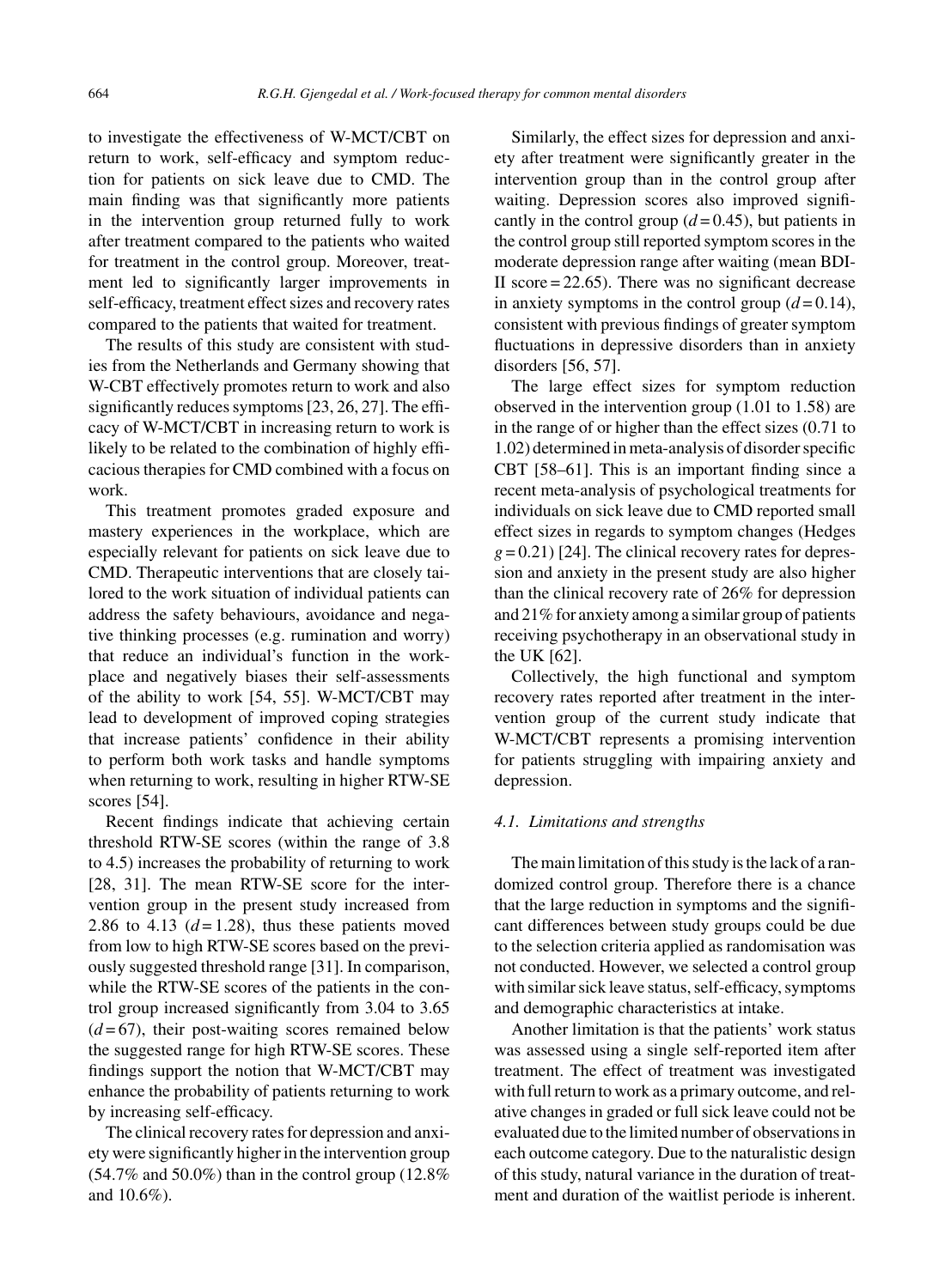Thus, future studies with a more robust design and utilization of national registry data are required to provide longer follow up data. Finally, the therapists' adherence to the treatment protocols was not monitored due to the naturalistic study design. Therefore we could not assess how effectively therapists applied the various work-focused interventions, such as the systematic use of gradual exposure to work.

Patients received either standard MCT or CBT in this study, both of which have demonstrated efficacy for treating anxiety and depression [15, 16, 63]. Further research is required to explore if the specific focus on the thought processes emphasized in MCT in combination with work interventions leads to improved effects compared to standard CBT [26, 27]. Future randomized controlled studies are required to identify if moderating effects exist.

The main strengths of this study are the large sample, the comparison with a waitlist control group and the fact that treatment was provided in a naturalistic health-care setting, which ensures high ecological validity. Randomized controlled clinical trials do not always mirror the realities of typical clinical care, so this study addresses the need for pragmatic trials with high generalizability [38, 64].

### **5. Conclusion**

Overall, the results of this study imply that W-MCT/CBT can be considered as suitable treatments for patients with CMD on sick leave. W-CBT has previously been shown to be effective in the Netherlands and Germany. However, welfare systems vary between countries, which potentially complicate comparison of research on interventions to reduce sick leave in different countries. Our findings of the efficacy in the Norwegian context provide grounds for optimism that W-MCT/CBT represents a promising avenue of research to reduce sick leave and symptoms among patients with CMD.

# **Acknowledgments**

We would like to thank all patients and therapist that participated in our study. We also thank Marianne Tranberg Bjørndal for valuable assistance in technical support and data collection.

# **Conflict of interest**

The authors declare no conflict of interest.

## **References**

- [1] Murray CJ, Vos T, Lozano R, Naghavi M, Flaxman AD, Michaud C, et al. Disability-adjusted life years (DALYs) for 291 diseases and injuries in 21 regions, 1990–2010: a systematic analysis for the Global Burden of Disease Study 2010. The lancet. 2012;380(9859):2197-223.
- [2] Cattrell A, Harris EC, Palmer KT, Kim M, Aylward M, Coggon D. Regional trends in awards of incapacity benefit by cause. Occupational medicine. 2011;61(3):148-51.
- [3] OECD. Mental Health and Work: Fit Mind, Fit Job: From Evidence to Practice in Mental Health and Work. Paris: OECD Publishing; 2015.
- [4] Knudsen AK, Overland S, Aakvaag HF, Harvey SB, Hotopf M, Mykletun A. Common mental disorders and disability pension award: seven year follow-up of the HUSK study. J Psychosom Res. 2010;69(1):59-67.
- [5] Knudsen AK, Harvey SB, Mykletun A, Øverland S. Common mental disorders and long-term sickness absence in a general working population. The Hordaland Health Study. Acta Psychiatrica Scandinavica. 2013;127(4):287-97.
- [6] Chisholm D, Sweeny K, Sheehan P, Rasmussen B, Smit F, Cuijpers P, et al. Scaling-up treatment of depression and anxiety: a global return on investment analysis. The lancet Psychiatry. 2016;3(5):415-24.
- [7] OECD. Mental health and Work: Norway. 2013.
- [8] Rueda S, Chambers L, Wilson M, Mustard C, Rourke SB, Bayoumi A, et al. Association of Returning to Work With Better Health in Working-Aged Adults: A Systematic Review. Am J Public Health. 2012;102(3):541-56.
- [9] Waddell G, Burton AK. Is work good for your health and well-being? London, UK: The Stationary Office; 2006.
- [10] Roelfs DJ, Shor E, Davidson KW, Schwartz JE. Losing life and livelihood: a systematic review and meta-analysis of unemployment and all-cause mortality. Social science & medicine. 2011;72(6):840-54.
- [11] Blank L, Peters J, Pickvance S, Wilford J, MacDonald E. A systematic review of the factors which predict return to work for people suffering episodes of poor mental health. Journal of Occupational Rehabilitation. 2008;18(1): 27-34.
- [12] Waddell G, Burton K, Aylward M. Work and common health problems. Journal of Insurance Medicine (New York, NY). 2007;39(2):109-20.
- [13] Roelen C, Norder G, Koopmans P, Van Rhenen W, Van Der Klink J, Bültmann U. Employees sick-listed with mental disorders: who returns to work and when? Journal of Occupational Rehabilitation. 2012;22(3):409-17.
- [14] Butler AC. The empirical status of cognitive-behavioral therapy: A review of meta-analyses. Clinical psychology review. 2006;26(1):17-31.
- [15] Hofmann SG, Asnaani A, Vonk IJ, Sawyer AT, Fang A. The efficacy of cognitive behavioral therapy: A review of metaanalyses. Cognitive therapy and research. 2012;36(5):427- 40.
- [16] Normann N, Emmerik AA, Morina N. The efficacy of metacognitive therapy for anxiety and depression: A metaanalytic review. Depression and Anxiety. 2014;31(5):402- 11.
- [17] Ejeby K, Savitskij R, Öst L-G, Ekbom A, Brandt L, Ramnerö J, et al. Symptom reduction due to psychosocial interventions is not accompanied by a reduction in sick leave: results from a randomized controlled trial in primary care. Scandinavian Journal of Primary Health Care. 2014;32(2):67-72.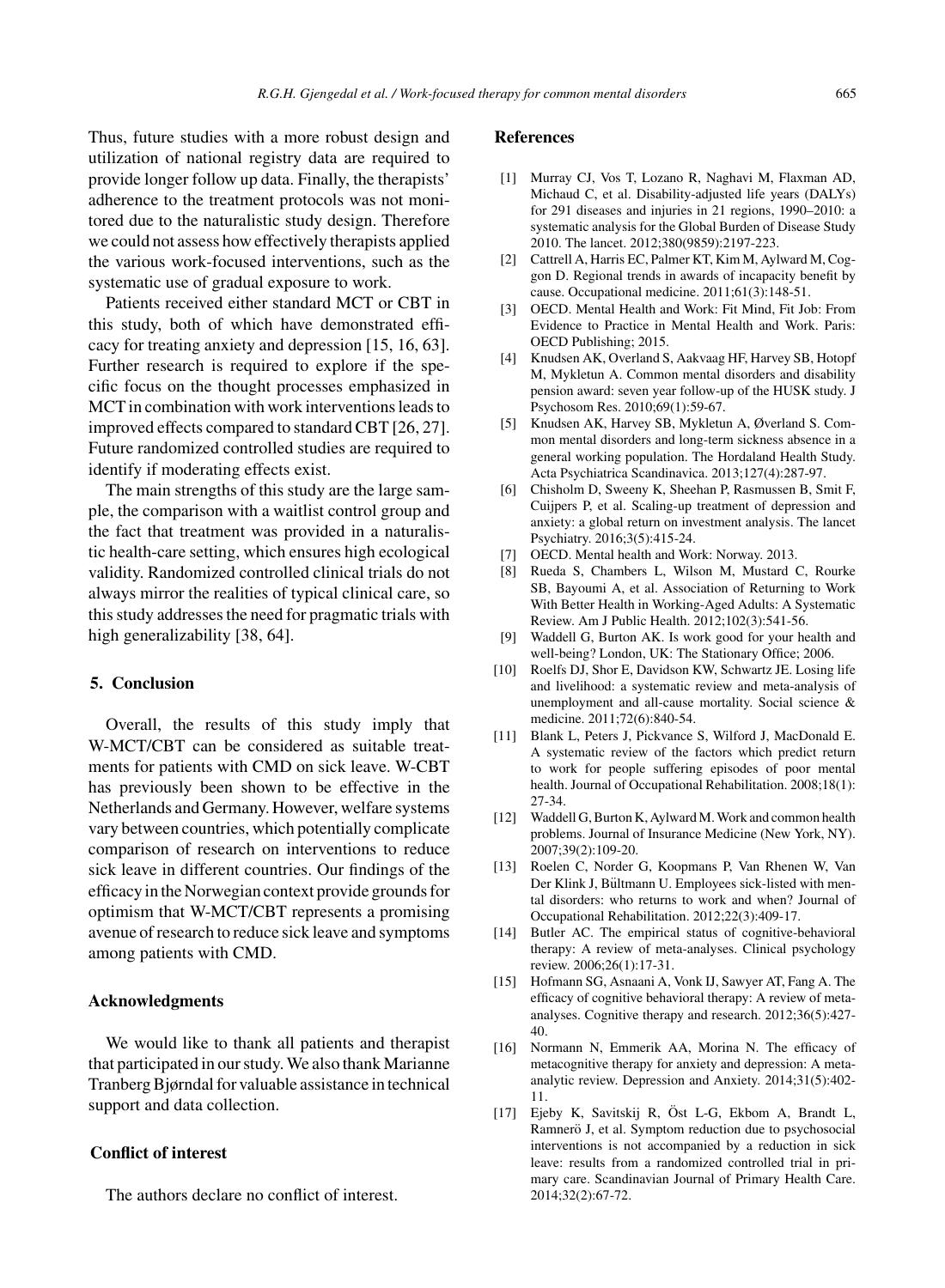- [18] Blonk RW, Brenninkmeijer V, Lagerveld SE, Houtman IL. Return to work: a comparison of two cognitive behavioural interventions in cases of work-related psychological complaints among the self-employed. Work & Stress. 2006;20(2):129-44.
- [19] de Vries G, Hees HL, Koeter MW, Lagerveld SE, Schene AH. Perceived impeding factors for return-to-work after long-term sickness absence due to major depressive disorder: a concept mapping approach. PLoS One. 2014;9(1):e85038.
- [20] Kidd SA, Boyd GM, Bieling P, Pike S, Kazarian-Keith D. Effect of a Vocationally-Focused Brief Cognitive Behavioural Intervention on Employment-Related Outcomes for Individuals with Mood and Anxiety Disorders. Cognitive Behaviour Therapy. 2008;37(4): 247-51.
- [21] OECD. Mental Health and Work Sick on the job?: Myths and Realities about Mental Health and Work. Paris: OECD Publishing; 2012.
- [22] Finnes A, Enebrink P, Ghaderi A, Dahl J, Nager A, Öst L-G. Psychological treatments for return to work in individuals on sickness absence due to common mental disorders or musculoskeletal disorders: a systematic review and meta-analysis of randomized-controlled trials. International Archives of Occupational and Environmental Health. 2018: 1-21.
- [23] Cullen K, Irvin E, Collie A, Clay F, Gensby U, Jennings P, et al. Effectiveness of workplace interventions in return-to-work for musculoskeletal, pain-related and mental health conditions: an update of the evidence and messages for practitioners. Journal of Occupational Rehabilitation. 2018;28(1):1-15.
- [24] Salomonsson S, Hedman-Lagerlöf E, Öst L-G. Sickness absence: a systematic review and meta-analysis of psychological treatments for individuals on sick leave due to common mental disorders. Psychological medicine. 2018:1- 12.
- [25] Finnes A, Ghaderi A, Dahl J, Nager A, Enebrink P. Randomized controlled trial of acceptance and commitment therapy and a workplace intervention for sickness absence due to mental disorders. J Occup Health Psychol. 2017:1-15.
- [26] Lagerveld SE, Blonk RW, Brenninkmeijer V, Wijngaards-de Meij L, Schaufeli WB. Work-focused treatment of common mental disorders and return to work: a comparative outcome study. J Occup Health Psychol. 2012;17(2):220-34.
- [27] Kroger C, Bode K, Wunsch EM, Kliem S, Grocholewski A, Finger F. Work-related treatment for major depressive disorder and incapacity to work: preliminary findings of a controlled, matched study. J Occup Health Psychol. 2015;20(2):248-58.
- [28] Lagerveld SE. Mastery Matters: The impact of self-efficacy and work-focused therapy on return to work among employees with common mental disorders: Utrecht University; 2017.
- [29] Cornelius L, Van der Klink J, Groothoff J, Brouwer S. Prognostic factors of long term disability due to mental disorders: a systematic review. Journal of Occupational Rehabilitation. 2011;21(2):259-74.
- [30] Brouwer S, Amick BC, Lee H, Franche R-L, Hogg-Johnson S. The predictive validity of the return-to-work self-efficacy scale for return-to-work outcomes in claimants with musculoskeletal disorders. Journal of Occupational Rehabilitation. 2015;25(4):725-32.
- [31] Lagerveld SE, Brenninkmeijer V, Blonk RW, Twisk J, Schaufeli WB. Predictive value of work-related self-efficacy

change on RTW for employees with common mental disorders. Occup Environ Med. 2017;74(5):381-3.

- [32] Bandura A. The explanatory and predictive scope of selfefficacy theory. Journal of Social and Clinical Psychology. 1986;4(3):359-73.
- [33] Bandura A. Guide for constructing self-efficacy scales. In: Pajares F, Urdan T, editors. Self-efficacy beliefs of adolescents. Greenwich CT: Information Age Publishing; 2006. p. 307-37.
- [34] Lagerveld SE, Blonk RWB, Brenninkmeijer V, Schaufeli WB. Return to work among employees with mental health problems: Development and validation of a self-efficacy questionnaire. Work & Stress. 2010;24(4): 359-75.
- [35] Volker D, Zijlstra-Vlasveld MC, Brouwers EPM, van Lomwel AGC, van der Feltz-Cornelis CM. Return-to-work self-efficacy and actual return to work among long-term sick-listed employees. Journal of Occupational Rehabilitation. 2015;25(2):423-31.
- [36] Nieuwenhuijsen K, Noordik E, van Dijk FJ, van der Klink JJ. Return to work perceptions and actual return to work in workers with common mental disorders. Journal of Occupational Rehabilitation. 2013;23(2):290-9.
- [37] Black O, Keegel T, Sim MR, Collie A, Smith P. The Effect of Self-Efficacy on Return-to-Work Outcomes for Workers with Psychological or Upper-Body Musculoskeletal Injuries: A Review of the Literature. J Occup Rehabil. 2017;28:16-27.
- [38] Wessely S. A defence of the randomized controlled trial in mental health. BioSocieties. 2007;2(1):115-27.
- [39] Clark D, Fairburn C, Wessely S. Psychological treatment outcomes in routine NHS services: A commentary on Stiles et al. (2007). Psychological Medicine. 2008;38(5): 629-34.
- [40] Beck AT, Steer RA, Brown GK. Beck Depression Inventoryii (bdi-ii). San Antonio, TX: Psychological Corporation. 1996.
- [41] Jacobson NS, Roberts LJ, Berns SB, McGlinchey JB. Methods for defining and determining the clinical significance of treatment effects: description, application, and alternatives. Journal of Consulting and Clinical Psychology. 1999;67(3):300.
- [42] Shi L. Health services research methods: Cengage Learning; 2007.
- [43] Otto MW, Tolin DF, Nations KR, Utschig AC, Rothbaum BO, Hofmann SG, et al. Five sessions and counting: Considering ultra-brief treatment for panic disorder. Depression and Anxiety. 2012;29(6):465-70.
- [44] Suresh K, Chandrashekara S. Sample size estimation and power analysis for clinical research studies. Journal of Human Reproductive Sciences. 2012;5(1): 7-13.
- [45] Fisher P, Wells A. Metacognitive therapy: Distinctive features: Routledge; 2009.
- [46] Kirsh B, Krupa T, Luong D. How do supervisors perceive and manage employee mental health issues in their workplaces? Work. 2018;59(4):547-55.
- [47] National Institute for Health and Clinical Excellence. Depression in adults: NICE guidelines; 2009.
- [48] National Institute for Health and Care Excellence Anxiety: NICE guideline; 2011.
- [49] Beck AT, Steer RA. Manual for the Beck anxiety inventory. San Antonio, TX: Psychological Corporation. 1990.
- [50] Cohen J. Statistical power analyses for the social sciences. New York: Academic; 1988.